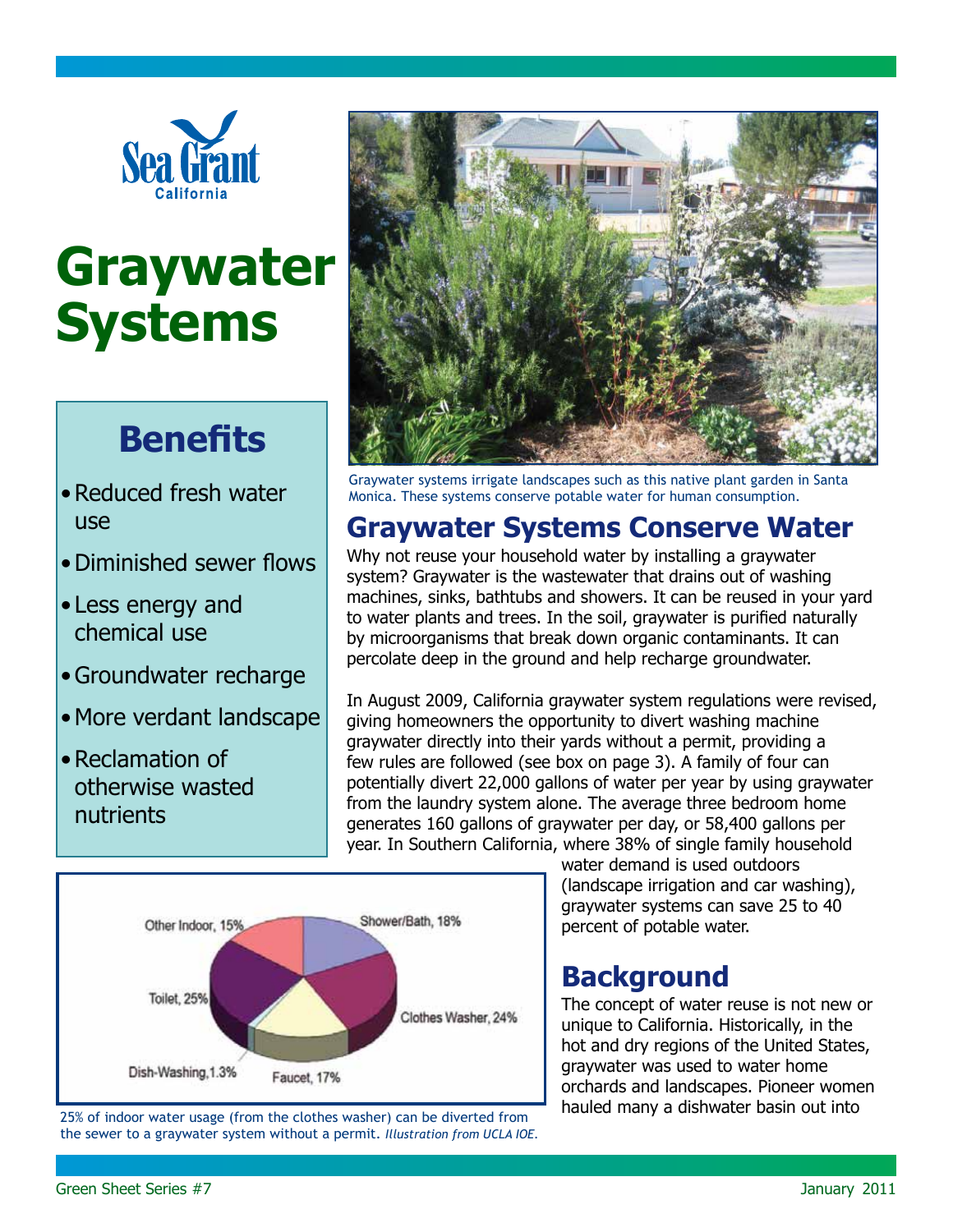#### **What is Graywater?**

Graywater is untreated wastewater that has not been contaminated by any toilet discharge, has not been affected by infectious, contaminated, or unhealthy bodily wastes, and does not present a threat from contamination by unhealthful processing, manufacturing, or operating wastes. Graywater includes wastewater from bathtubs, showers, bathroom washbasins, clothes washing machines, and laundry tubs, but does not include wastewater from kitchen sinks or dishwashers.



Graywater is excellent for fruit tree irrigation.



Close up of valve that switches graywater discharge from sewer line to graywater irrigation system. *Photo courtesy of Greywateraction.org.*

the yard to revive a wilting prized plant. Europeans have had laws for graywater irrigation for over a hundred years, and many rural and arid countries use graywater practices in one form or another for survival.

Although graywater use has been common in rural areas for decades, recycling graywater is controversial due to public health concerns. California, Arizona, New Mexico, Texas, Colorado and Montana have addressed these concerns and currently allow graywater systems. Although California was one of the first states to legalize graywater systems, the old permitting system stipulated by the California Plumbing Code was so prohibitive and costly that most people opted to install simple, unpermitted systems.

### **Graywater System Types**

**Laundry-to-Landscape**. This is the only type of system that can be installed in California without a permit. Washing machines are typically the easiest source of graywater to reuse because graywater can be diverted without cutting into existing plumbing. Washing machines typically have an internal pump that drains used water out of the tub and into a hose that directs the water outside. The hose can be redirected from the sewer line to tubing that leads into 1" irrigation line. Although graywater is expelled above ground, it should be covered with two inches

of mulch or gravel. When installing this system, the hose leaving the washing machine is attached to a valve that allows for easy switching between the graywater system and the sewer. The laundry-to-landscape system is low cost, easy to install, and requires very little maintenance.

A **Branched Drain** system is similar to the laundry-tolandscape system with branching pipes. In this system, graywater flows through standard drainage pipe by gravity, always sloping downward at 2%, or ¼" drop for every foot traveled horizontally. The water is divided up into smaller and smaller quantities using a plumbing fitting that splits the flow. The final outlet of each branch flows into a mulched basin, usually to irrigate the root zone of trees or

other large perennials. Branched drain systems are time consuming to install, but once finished, require very little maintenance and work well for the long term.

**Simple System.** A shower is a great source of graywater. Usually, it produces a lot of relatively clean water. Gravity-based shower systems are simple and effective. If your yard is located uphill from the house, a pumped system will be necessary. These systems require a permit in California.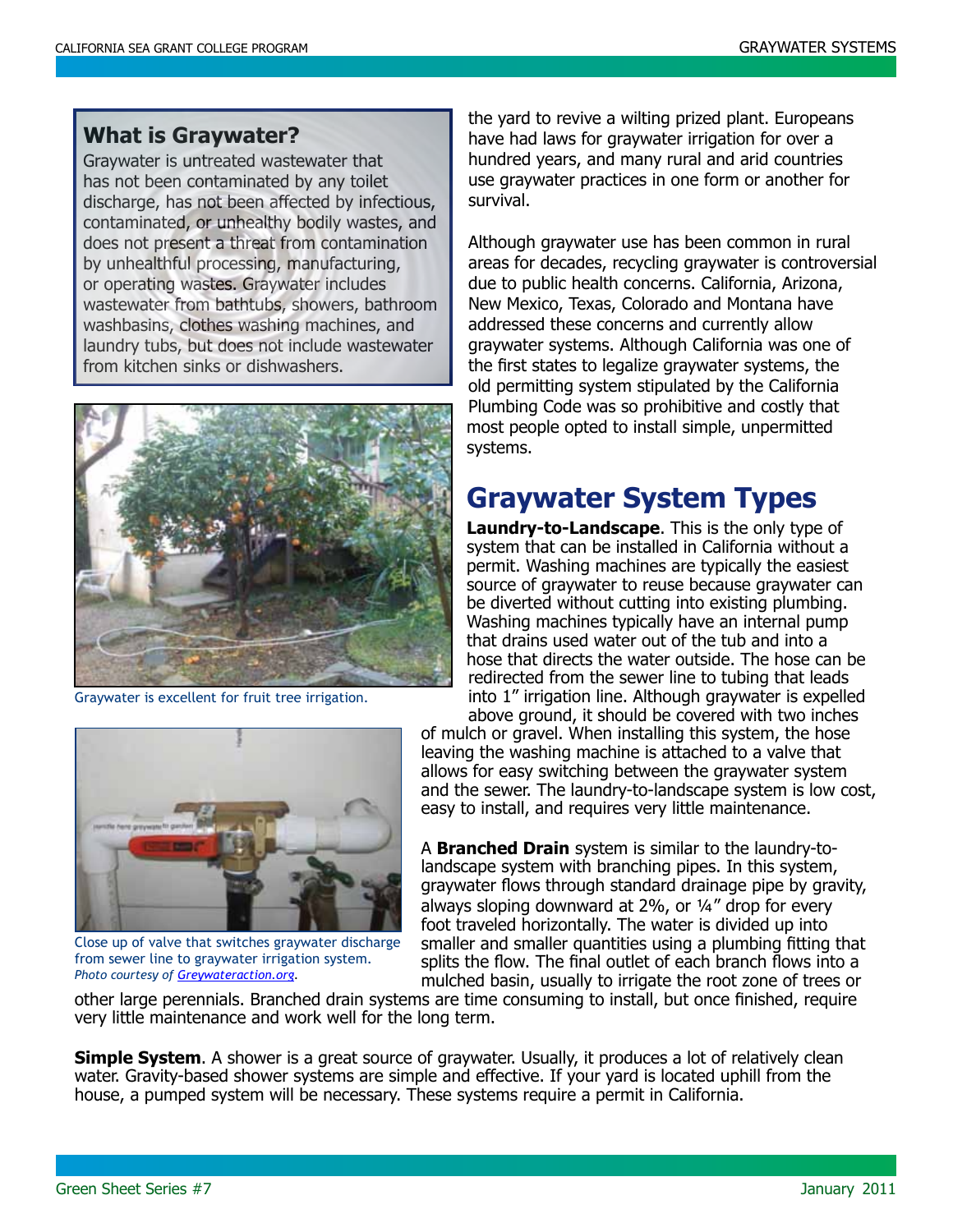#### **California's Revised Graywater Regulations**

Chapter 16a of the California Plumbing Code, approved by the California Building Standards Commission on July 30, 2009, states: *a construction permit shall not be required for a clothes washer system which does not require cutting of the existing plumbing piping provided it is in compliance with Section 1603A.1.1.* This means California residents can now install simple graywater systems without a permit. For the first time, building professionals and landscapers can install practical, code compliant graywater systems in California. The new state standards also provide guidance for avoiding potentially unhealthful conditions and emphasize the benefits of residential graywater use in relieving stress on private sewage disposal systems.

**Complex System**. These are pumped systems. If you can't use gravity to transport graywater (your yard is sloped uphill, or it's flat and the plants are far away) you will need a "drum with effluent pump" system. The water flows into a large (usually 50 gallon) plastic drum that is either buried or located at ground level. A pump is used to push the water out through irrigation lines (no emitters) to the landscape. Pumps add cost, use electricity, and will break, so use a simpler system if possible.

## **Plant and soil recommendations**

Graywater is excellent for shrubs and trees because it is nutrient-rich and high in potassium and phosphorus. However, homeowners should realize that graywater quality is highly variable and source-dependent.

• Watch plants closely for signs of damage. Certain plants may be sensitive to changes in water quality and may not be suitable for graywater irrigation. Use of wash water is questionable for very saltsensitive plants such as azaleas and strawberries.

• When designing the layout of your graywater system in your landscape, note that California code stipulates graywater should not be used to irrigate food crops with edible parts that contact the soil, such as root crops.

• Don't use graywater for potted plants or new transplants since they are sensitive to variable water quality.

• Don't pour graywater directly at the base of tree trunks or shrubs. This may cause crown rot and is not ideal, since the feeder roots that take up water are located farther out.

• Do apply enough water so the plants get a good drink. If you just wet the surface of the ground around deep-rooted plants, they will get little benefit.

• Do apply graywater at or slightly below the soil surface. Never spray on foliage, twigs or stems. Use subsurface drip or irrigate below mulch in basins.



Avoid using graywater on saltsensitive plants such as strawberries. *Photo by Jack Clark Kelly, Univ. of Calif.*



This subsurface outlet provides ornamental shrubs with graywater. *Photo by Greywateraction.org.*